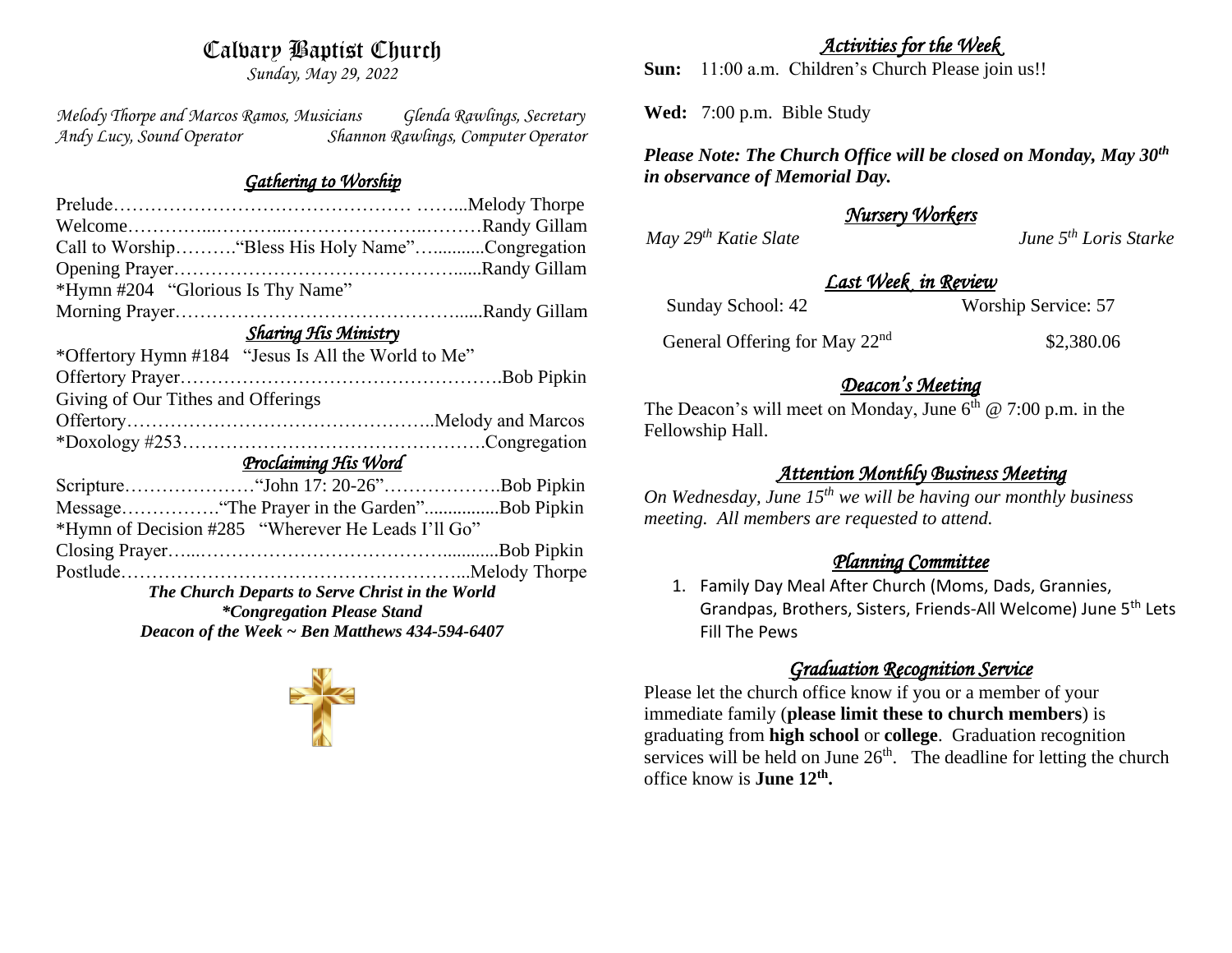#### *M.B. Taylor Scholarship Fund*

If you need an application come by the church office and pick it up. Applications for the M.B. Taylor Scholarship Fund are due back in the church office by **June 12th .**

#### *Attention Nominating Committee Meeting*

We will be having a Nominating Committee meeting on Thursday, June  $2^{nd}$  @ 7:00 p.m. in the Louise Williams Sunday School Class. The following people are on this committee: Daniel Allen, Melody Thorpe, Ed Conner, Joyce Prince, Earl Blick and Mary Gay.

#### *Other Donations*

*Given in memory of Don Mountjoy by: Ann Christian*



*Church Email: [calvarybc1@verizon.net](mailto:cbcemporiaoffice@gmail.com)*

*Church Website[:www.calvarybaptistemporia.org](http://www.calvarybaptistemporia.org/)*

*Bob Pipkin Email: [jrpipkin3@gmail.com](mailto:jrpipkin3@gmail.com) and Cell: 757-418-1243*

*Dr. Bob Pipkin*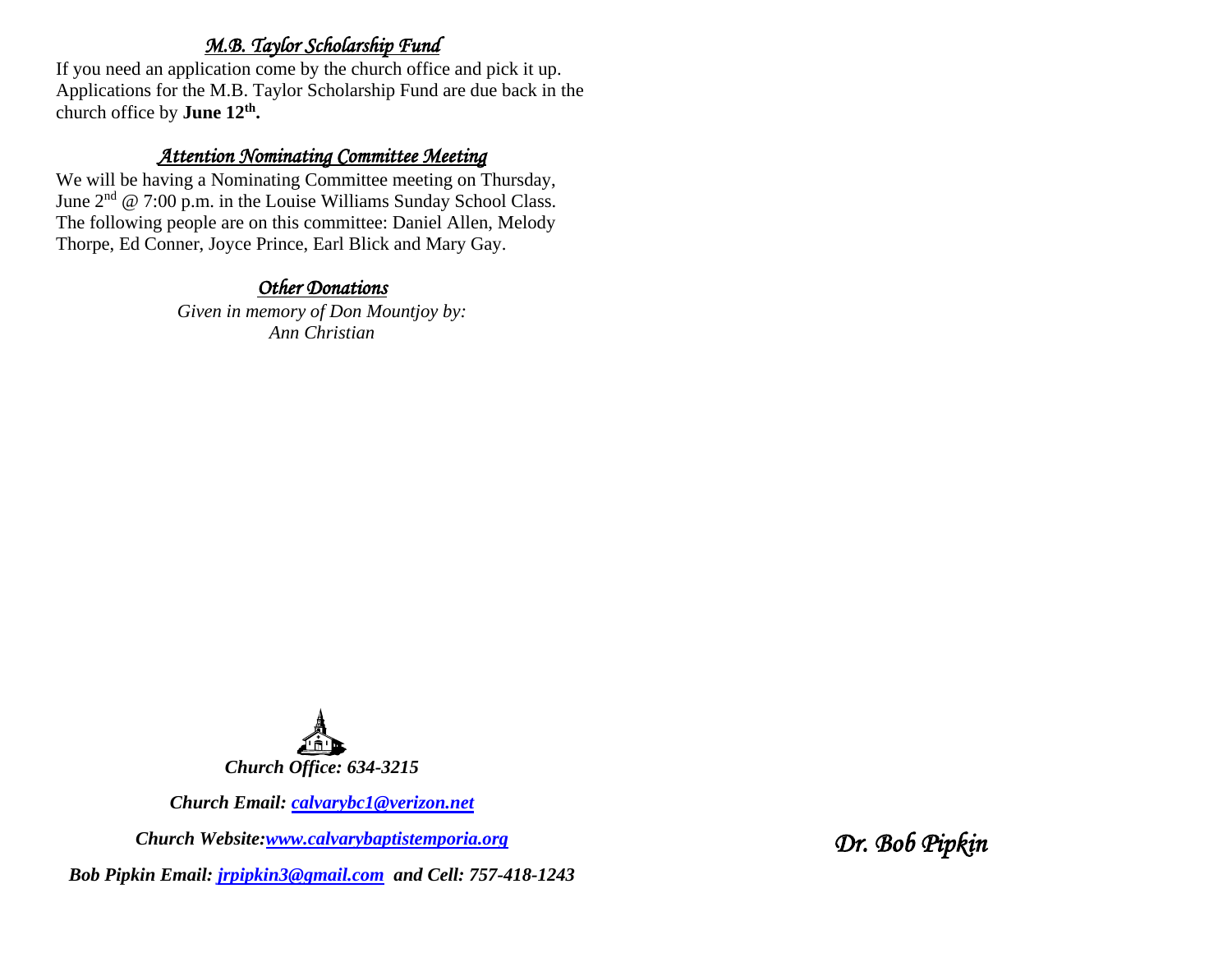

# **CALVARY BAPTIST CHURCH YOUTH SUMMER ACTIVITES AND ANNOUNCEMENTS**

- **Sunday, July 10th to Thursday, July 14th – Vacation Bible School 6:30pm to 8:45pm**. The VBS Closing will be **Friday, July 15th** starting at 6:30 with Hot Dog dinner following the program.
- **Sunday, July 24th to Wednesday, July 27th - Camp Kehukee** Be sure to sign up by July  $16<sup>th</sup>$ . Sign up is required. Sign up sheet located in the Sanctuary.
- **Vacation Bible School Volunteers –** We would like to get a list of people that will be helping with vacation bible school, especially the teen helpers. We want to make sure we have all areas covered. The sign-up sheet is located in the Sanctuary. Please sign up by July  $3^{rd}$ .
- **Thursday, July 7th starting at 5pm- Help! Vacation Bible School Decorating Volunteers –** We need help decorating for Vacation Bible School. We are looking for both teen and adult volunteers to help decorate the church for Vacation Bible School. The sign-up sheet is located in the Sanctuary. Please sign up by July 3rd.

# **CALVARY BAPTIST CHURCH YOUTH SUMMER ACTIVITIES AND ANNOUNCEMENTS**

• **Vacation Bible School Volunteers T-Shirts Order –** If Vacation Bible School volunteers you would like to purchase a Monumental Staff t-shirt, please sign up with your shirt size by June  $12<sup>th</sup>$ . The price of the t-shirt will depend on the size in which you are ordering. Please pay Cristina Link or Alexa Dickens. If you would like to handle ordering a shirt yourself go to

[https://www.concordiasupply.com/ssearch?keywords=staff+t](https://www.concordiasupply.com/ssearch?keywords=staff+t-shirt)[shirt](https://www.concordiasupply.com/ssearch?keywords=staff+t-shirt) or<https://www.group.com/search-results/?q=staff>



The following is the price list: (Adult Sizes) (includes tax)

| $-Small =$ |                                                                                                                                                                                                                               | $$10.52$ -Medium  | $=$ | \$11.57                   |         |
|------------|-------------------------------------------------------------------------------------------------------------------------------------------------------------------------------------------------------------------------------|-------------------|-----|---------------------------|---------|
| $-Large =$ |                                                                                                                                                                                                                               | $$11.57 - XLarge$ | $=$ | \$11.57                   |         |
| $-2XL$     | and the state of the state of the state of the state of the state of the state of the state of the state of the state of the state of the state of the state of the state of the state of the state of the state of the state | \$14.73 -3XL      |     | $\mathbf{r} = \mathbf{r}$ | \$14.73 |

• **We need your help! We need more people to sign up to keep the Nursery during worship service. Currently we only have about 6 people in the rotation and 3 of the 6 are the people that do the Children's Church. This sometimes makes it difficult with scheduling who will be doing children's church especially during the summer months. If we get enough people to sign up, you would only need to keep the nursey once a quarter. Please contact Glenda Rawlings if you would like to be added to the nursey rotation.**